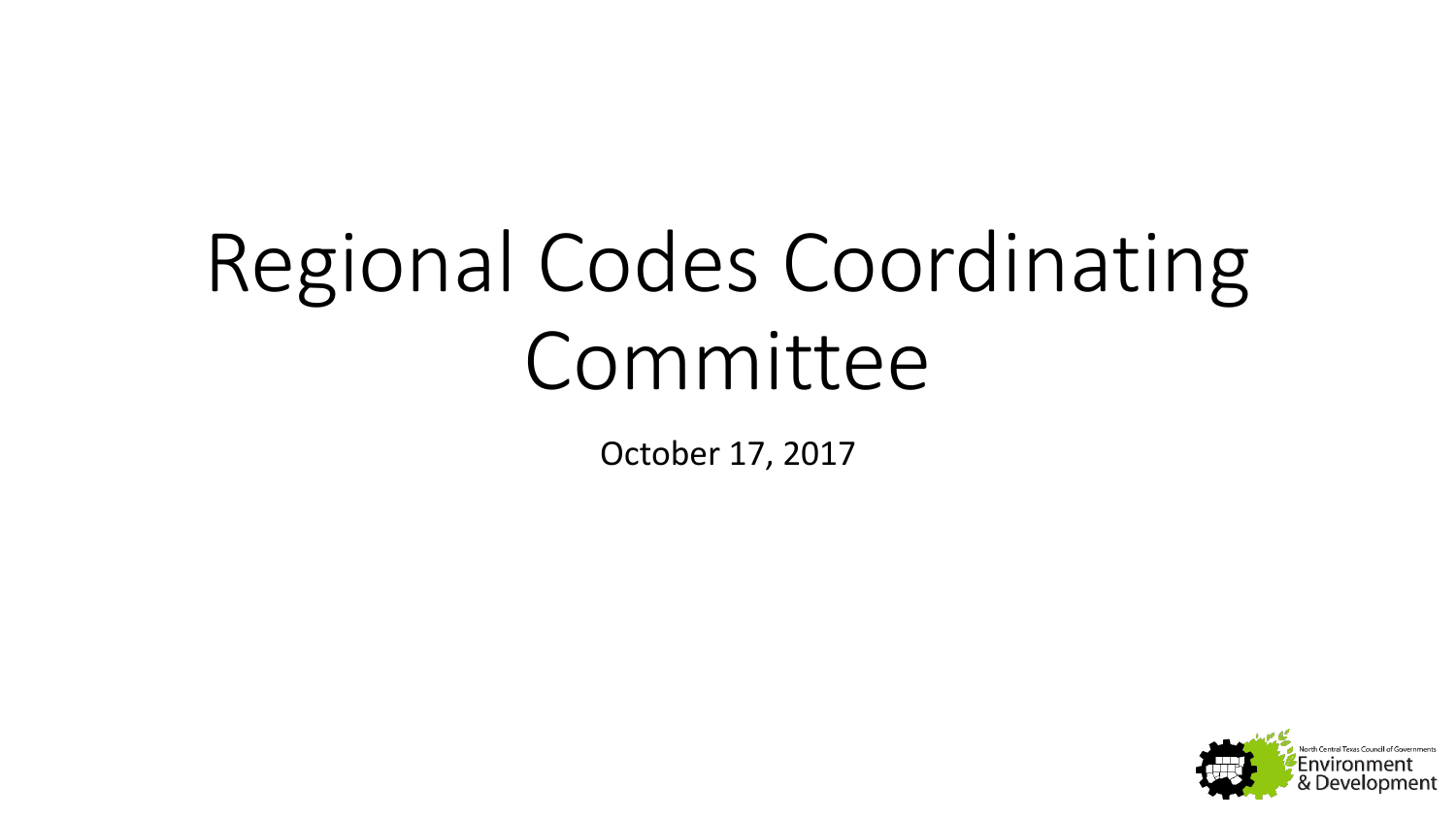#### RCCC Appointments – FY2018

Prospective Members- Public Sector, Technical Expertise in Construction Codes (2 Vacancies)

- Hugh Pender, Building Official, City of Farmers Branch
- Christine Hadley, Assistant Building Official, City of Irving
- Dwight Freeman, Lieutenant, City of Dallas
- Wayne Smith, Building Official, City of Decatur
- Jeffrey Widmer, Building Official, City of Rockwall

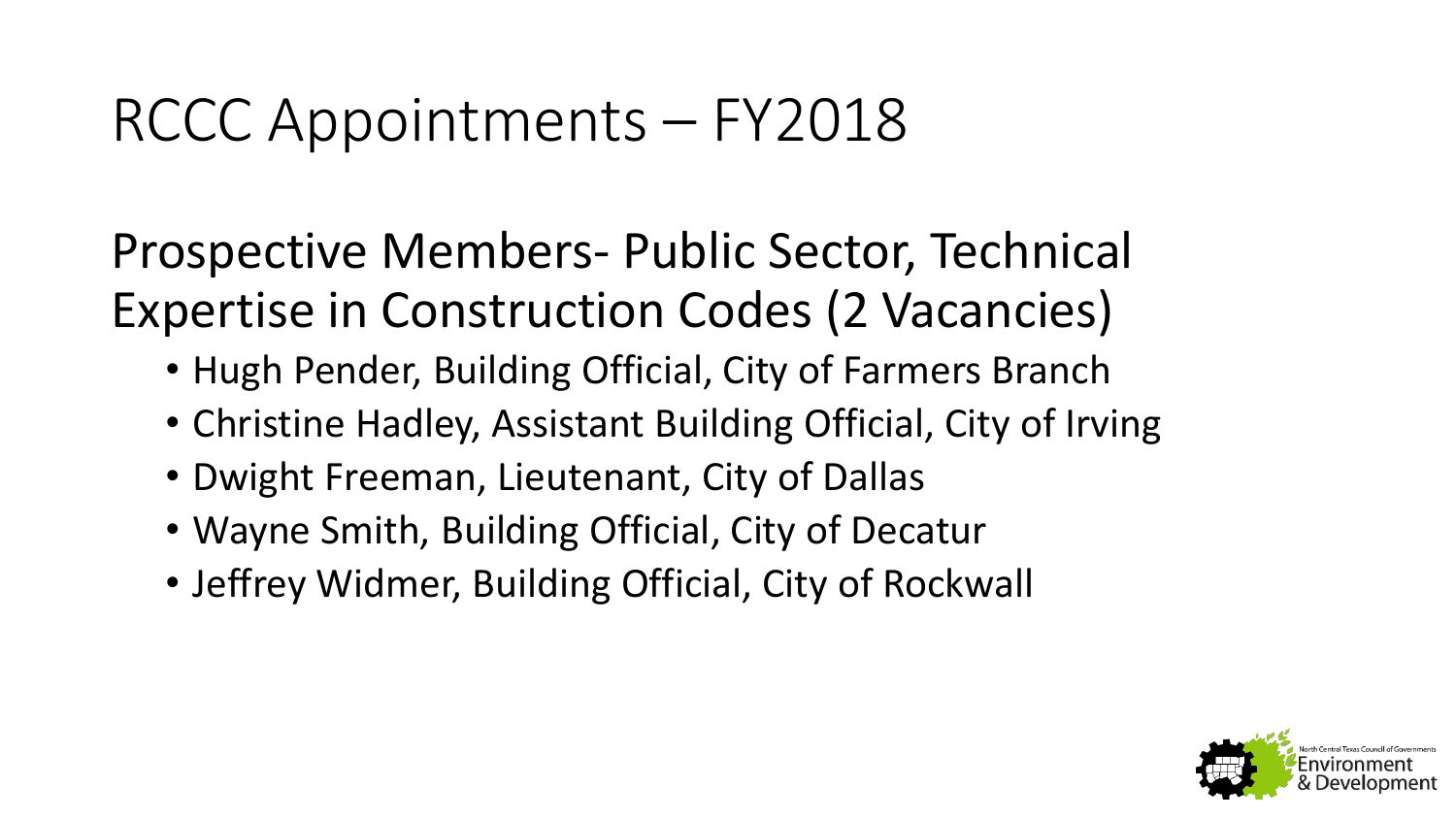### Building and Residential Advisory Board Appointments

• Kurt Kasson, Building Official, City of Allen

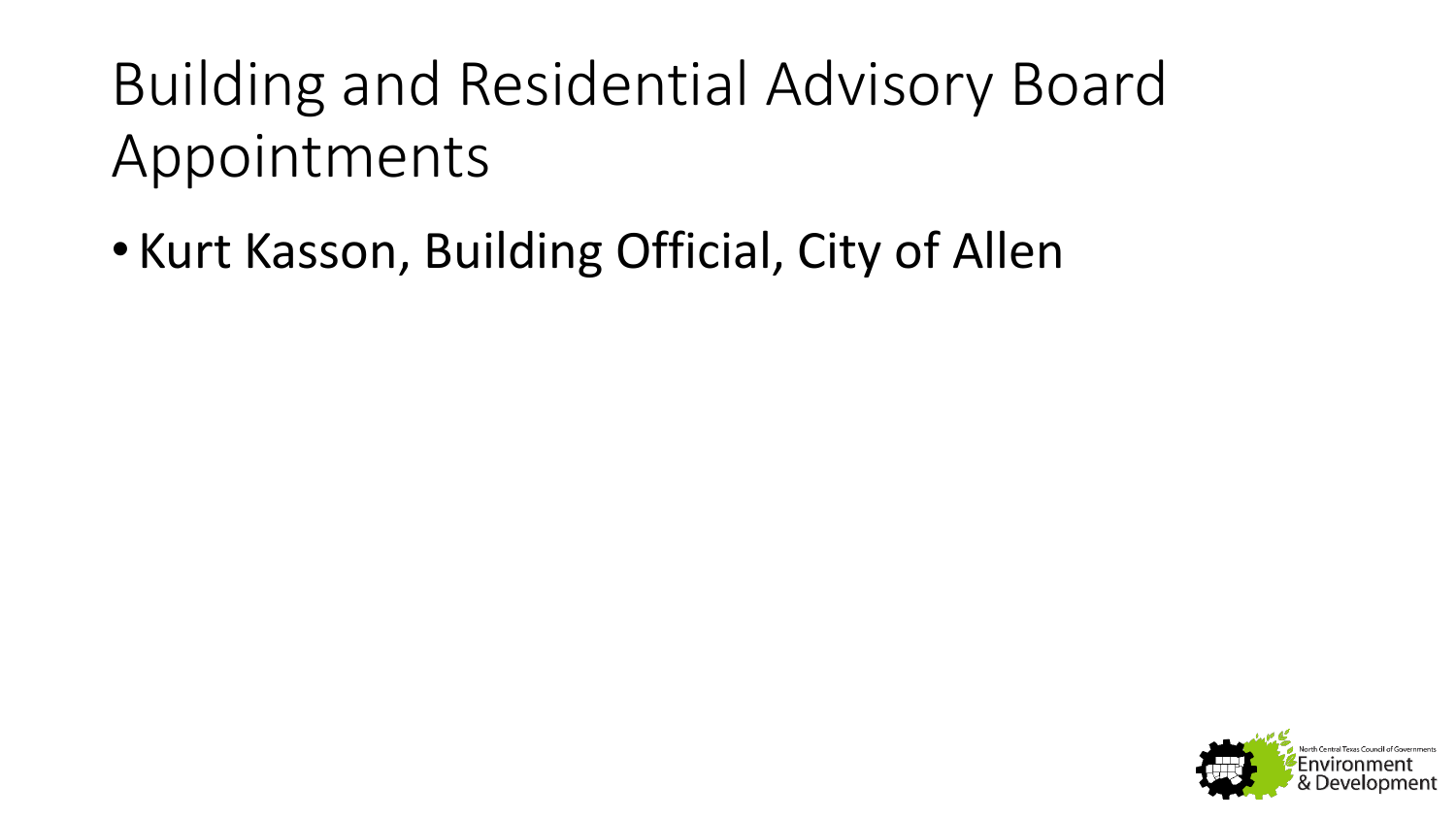### Energy and Green Advisory Board Appointments

- Thomas Wood, Senior Plans Examiner, City of **Carrollton**
- •Joelle Hainley, Assistant Building Official, Town of Flower Mound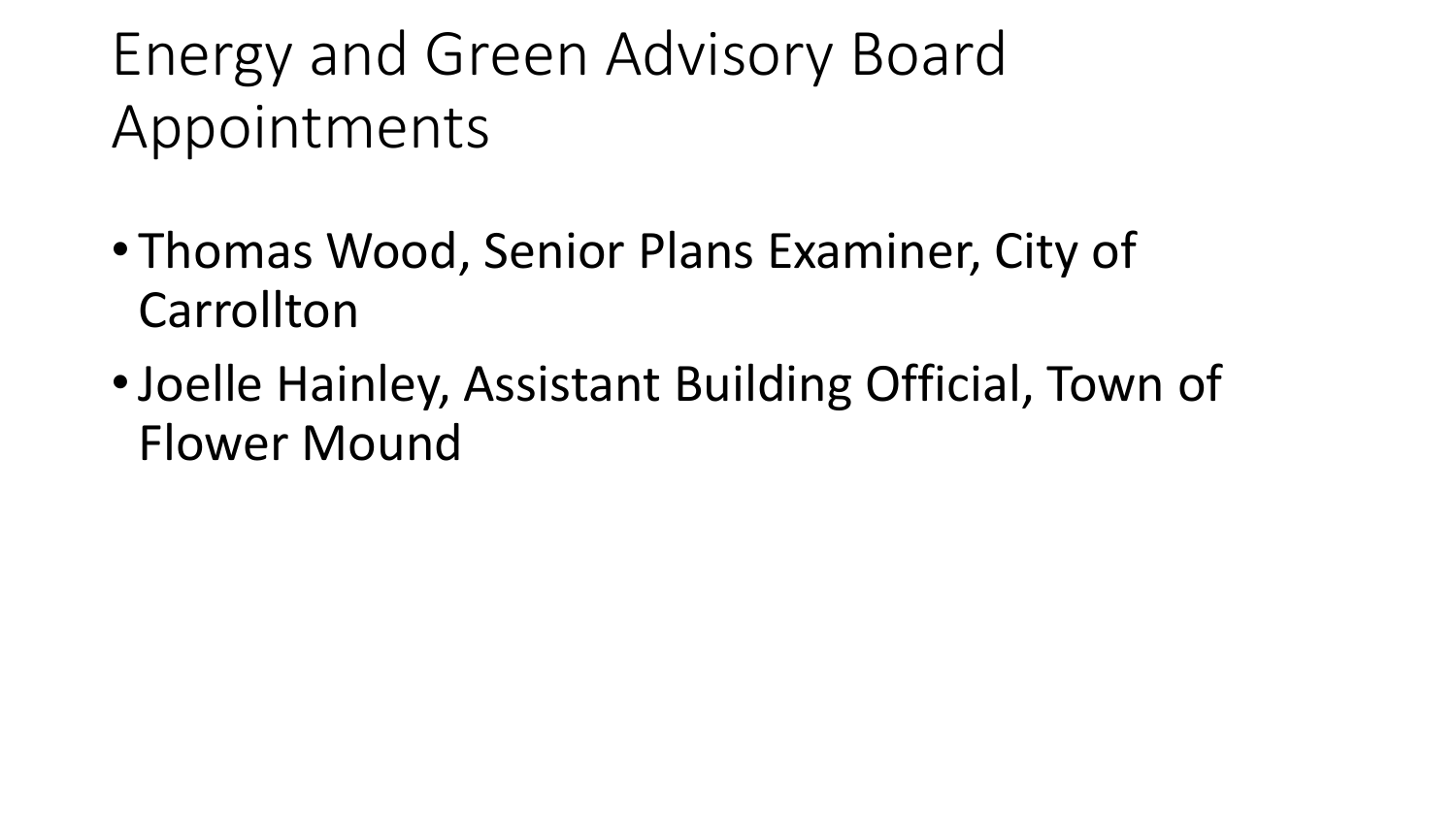#### RCCC Vice Chair Appointment

• Jim Olk, Building Official, City of Garland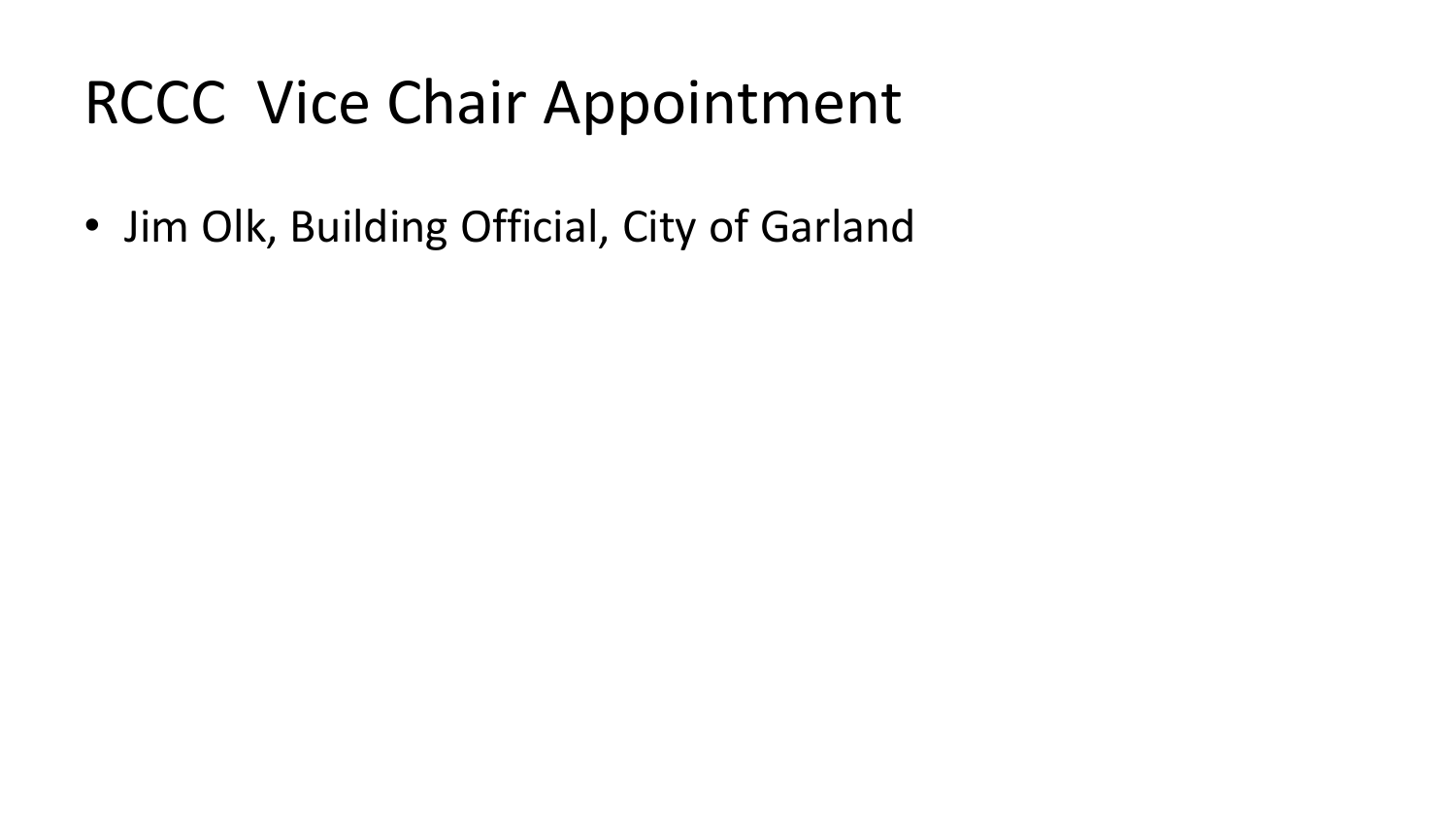# Work Plan Funding Update

• Funding Goal for FY18 = \$100,000.00

| <b>Entity</b>                   | <b>Amount Committed</b><br>(As of 9/29/17) |
|---------------------------------|--------------------------------------------|
| Town of Argyle                  | \$500.00                                   |
| City of Decatur                 | \$500.00                                   |
| City of Farmers Branch          | \$1,400.00                                 |
| City of Granbury                | \$500.00                                   |
| <b>City of Highland Village</b> | \$1,000.00                                 |
| City of Justin                  | \$500.00                                   |
| City of Lancaster               | \$1,400.00                                 |
| City of Murphy                  | \$1,000.00                                 |
| City of Sanger                  | \$500.00                                   |
| City of Seagoville              | \$1,000.00                                 |
| City of Denton                  | \$3,250.00                                 |
| City of Venus                   | \$500.00                                   |
| City of Northlake               | \$500.00                                   |
| City of Plano                   | \$4,150.00                                 |
| <b>Town of Highland Park</b>    | \$500.00                                   |
| City of Dallas                  | \$7,500.00                                 |
| <b>Total Committed</b>          | \$24,700.00                                |

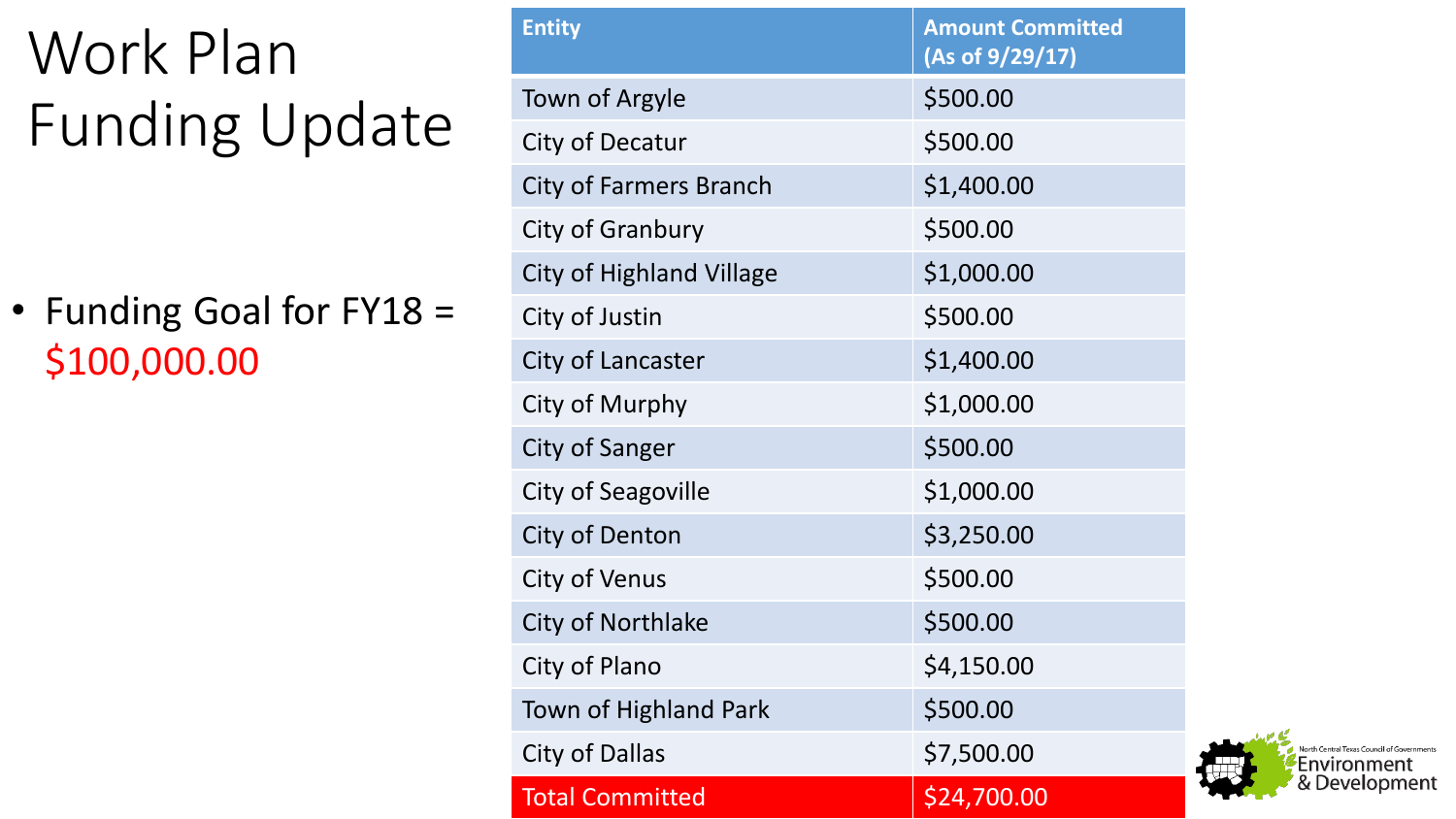#### RCCC Work Program Discussion

What we expect to accomplish in FY 2018:

- Code amendment review process
- RCCC meeting coordination (4)
- Code adoption survey (January)
- Basic technical assistance

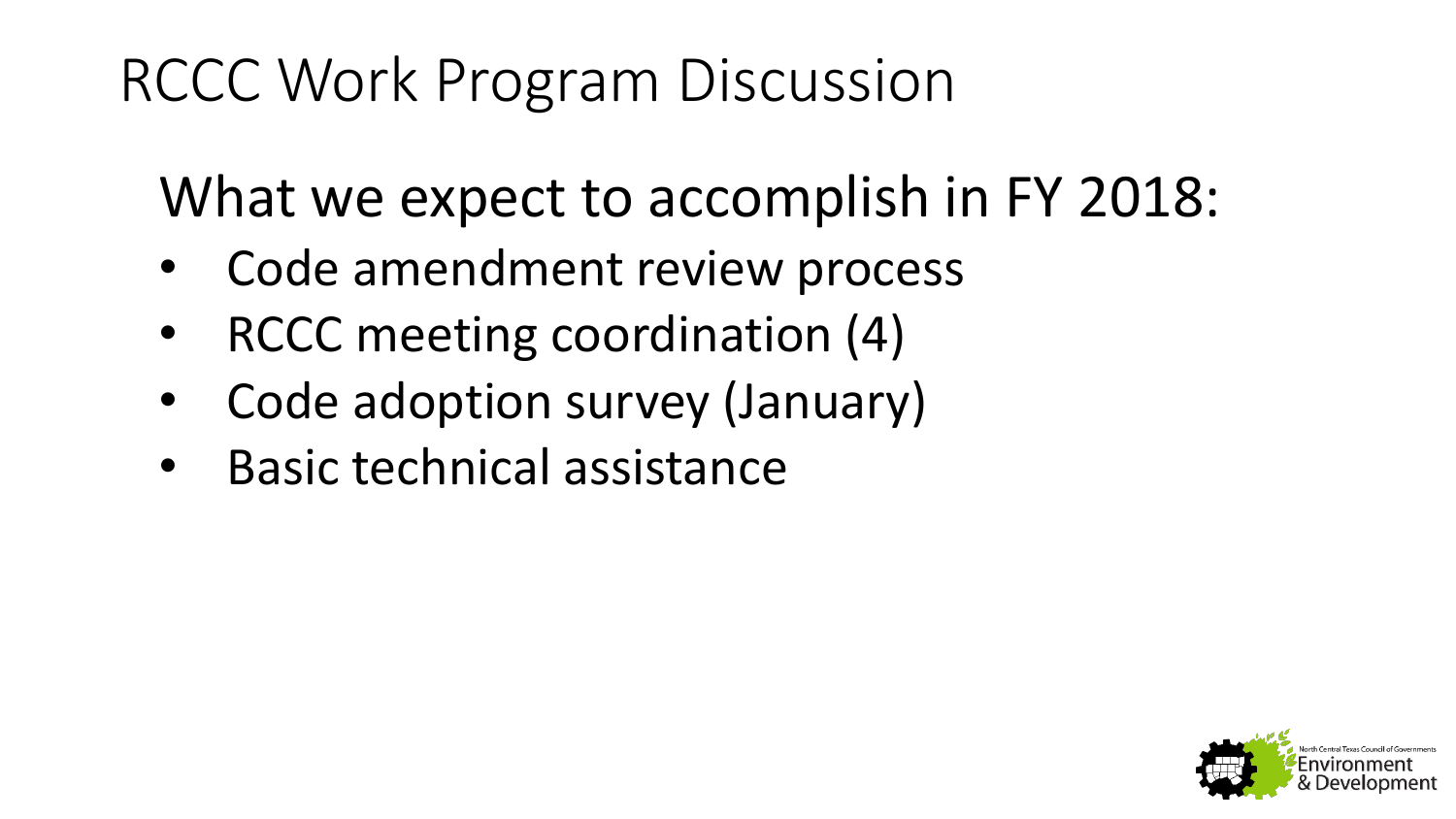#### RCCC Work Program Discussion

What we would like to accomplish in FY 2018:

- Survey small communities
- Make outreach video that explains why code adoption is important
- Conduct Trainings in partnership with the Homebuilders Association, TEXO, AIA.
- Targeted Outreach to communities who have not responded to code adoption surveys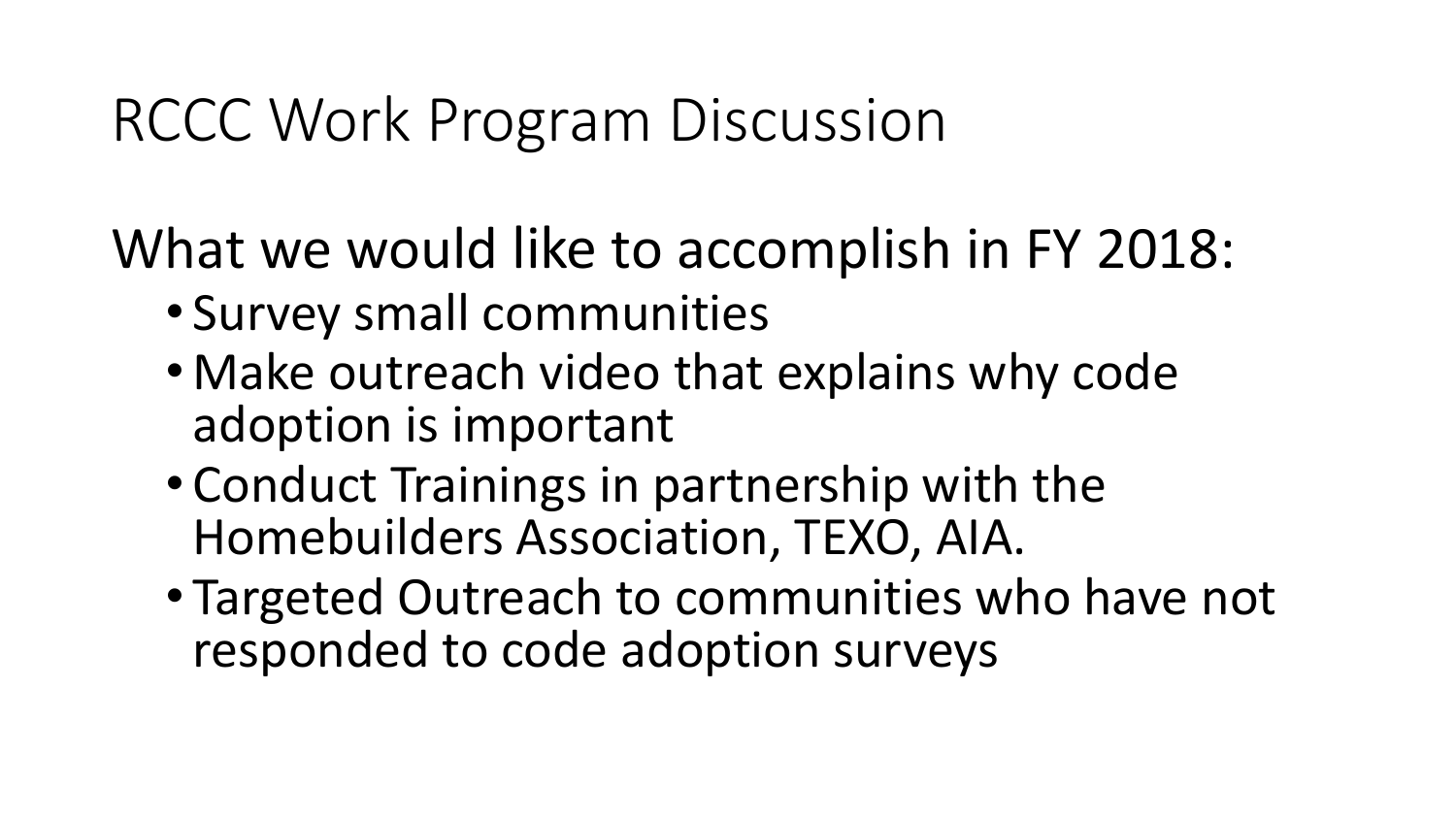## Regional Recommended Code Amendment Discussion

#### • 2015

- International Building Code
- International Energy Conservation Code
- International Existing Building Code
- International Fire Code
- International Fuel Gas Code
- International Mechanical Code
- International Plumbing Code
- International Residential Code
- 2016
	- 2015 International Green Construction Code
- 2017
	- National Electric Code
- 2018
	- Which codes? (i.e. International Wildland-Urban Interface Code, etc.)
	- Deadline goal?